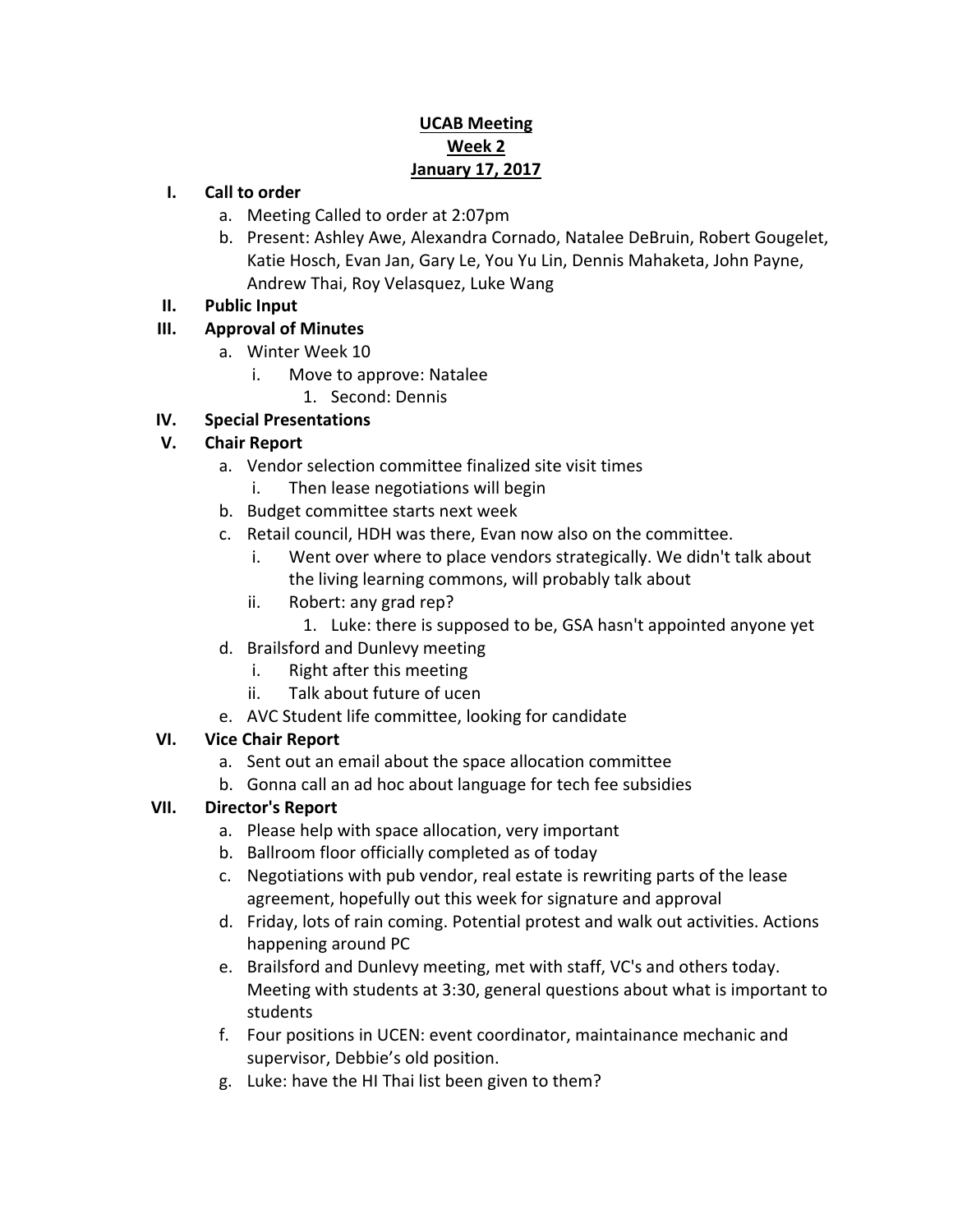- i. John: Yes, they say they are using top quality chicken, put some more signage about using fresh veggies and meat. Worked with EHS to increase health inspections.
- h. Luke: Food Pantry expansion update
	- i. John: slowly making progress, no end date yet
- i. Andrew: it's been reopening, right?
	- i. John: Yes, it is open and accessible
- j. Evan: Roundtable pizza? Whats gonna happen to it?
	- i. John: there could be two things. Terminate the lease and it ends in June and then we are looking for significant downtime, and backlash from some organizations. Depending on when the pub vendor. Thinking about a one-year lease.
	- ii. Luke: Sharon will be scheduling a meeting to come to UCAB to talk about the roundtable lease. Hoping for one year lease to ensure that there will be multiple alcohol vendors down.

#### **VIII. New Business**

- a. No tech fee subsidy, but we still have a lot of money for the quarter, let the CSI registered orgs know. Please advertise
- b. John: student flyer to announce it?
	- i. Emily: student org list serve and also the student events insider

#### **IX. Old Business**

#### **X. Member Reports**

a. Natalee: I asked my council about a direction. It was difficult for them to know what UCEN. New logo, new restaurants, active space, spaces to chill. Revitalized game room, places where people don't necessarily have to be quiet

#### **XI. Open Forum**

- a. Luke: group picture today after meeting
- b. Rob: original context for bringing up the retail space. Was it just getting feedback? Or do they ask ucen?
	- i. Luke: I just wanted more feedback, since I was the only student org
- c. Andrew: update on community table?
	- i. John: waiting on marketing, we can ask Amanda when she takes the picture.
- d. Luke: setting up meetings with Amanda about UCEN canopy and banner
- e. Evan: when was the logo made?
	- i. John: heart and soul logo is 3 or 4 years old. The older one is probably from the 90s or the 2000s
- f. Rob: I am going to make an announcement about retail spaces, I got lots of questions about parking. How was it decided that the space would be used?
	- i. Retail council only deals with the retail
	- ii. Evan: muir parking was slated to add more housing. There will be parking underneath the building.

#### **XII. Announcements**